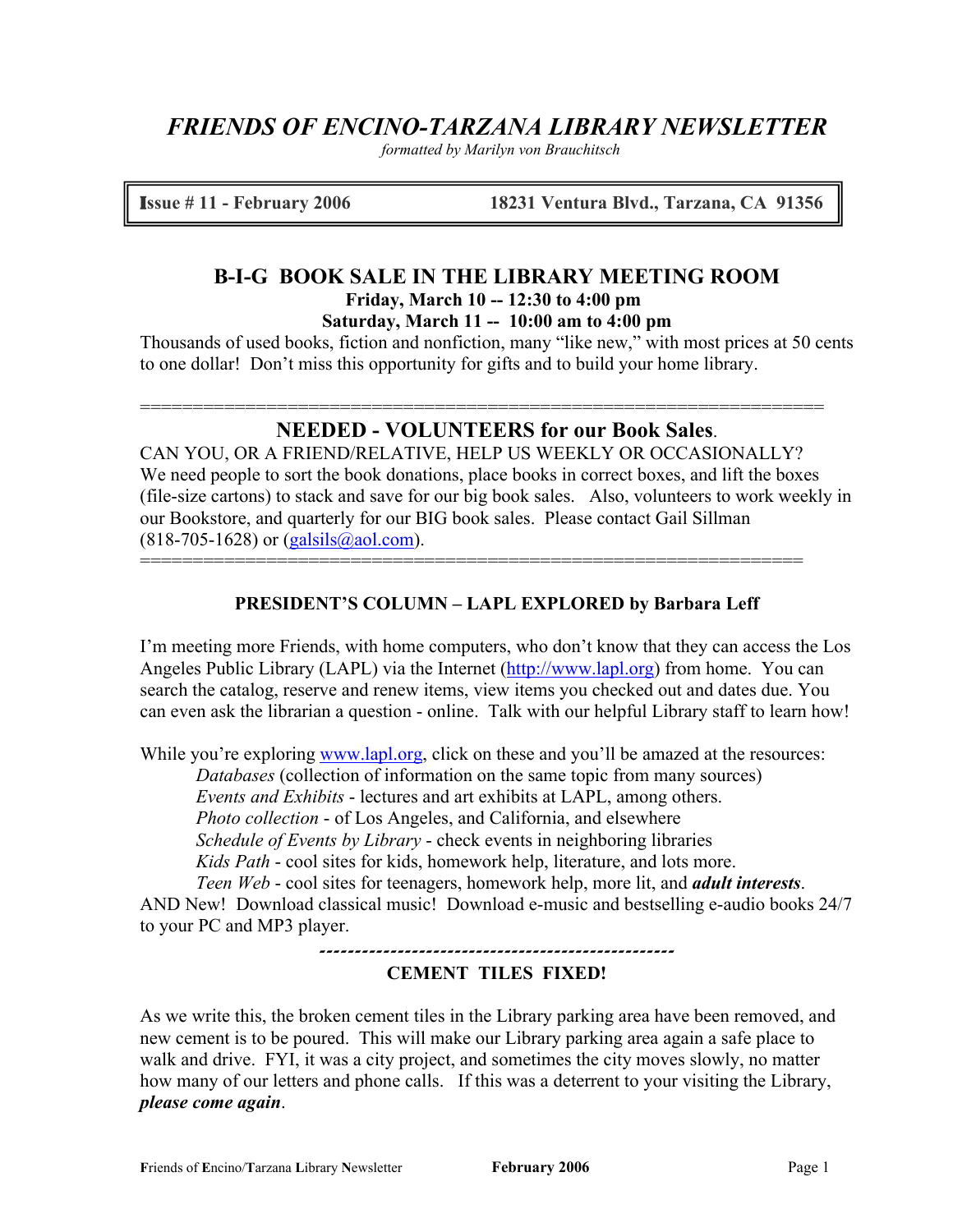#### **FRIENDS - BOARD OF DIRECTORS - 2006-2008**

We have an excellent new Board -- some are continuing and some are new. WELCOME!

| President:                      | Barbara Leff               |
|---------------------------------|----------------------------|
| <b>First Vice President:</b>    | Jane Gebers                |
| <b>Second Vice President:</b>   | Eleanor Hedvig             |
| Recording Secretary:            | Evelyn Perl                |
| Corresponding Secretary:        | <b>Esther Bronner Rose</b> |
| Treasurer:                      | Nonie Lann                 |
| Member-at-Large:                | <b>Richard Sorenson</b>    |
| Book Clubs Chair:               | Carol Fox                  |
| <b>Bookstore Manager:</b>       | Gail Sillman               |
| Communications/Telephone Chair: | Lois Levy                  |
| Historian:                      | Mark Lamken                |
| Hospitality Co-Chair:           | Helene Taneman             |
|                                 | Lisa English               |
| Newsletter Chair:               | Maryalyce Reilly           |
| Program Chair:                  | Linda Grose                |
| Publicity/Outreach Chair:       | Adele Druck                |

**Our Board meetings are open - 4th Wed. of each month, at 1:00 pm, in the Library Meeting Room. You're welcome to join us - anytime! Put us on your calendar...**

**--------------------------------------------------**

#### **LIBRARY STAFF**

We welcome our new Acting Senior Librarian, **Emily Lenhart Fate**, who has already taken the reins very capably. She comes to us from Pacific Palisades Branch Library. The LAPL procedure is to hire a librarian for a temporary ("acting") position until a new permanent Senior Librarian is appointed. In the meantime, Ms. Fate has been wonderfully helpful to the Friends, and we're happy to meet her.

We sadly said goodbye and wished the best of luck to **Shahla Chamanara**, Senior Librarian at Encino-Tarzana since its opening. Shahla is now Senior Librarian at the Westwood Branch Library, which opened as a brand new library about a year ago.

In appreciation for the hard work and dedication of the **Library Staff** at Encino-Tarzana, one of the busiest branches in the Los Angeles Public Library system, our Friends Board is hosting a brunch in their honor at the beginning of March. We are very proud of them!

**--------------------------------------------------**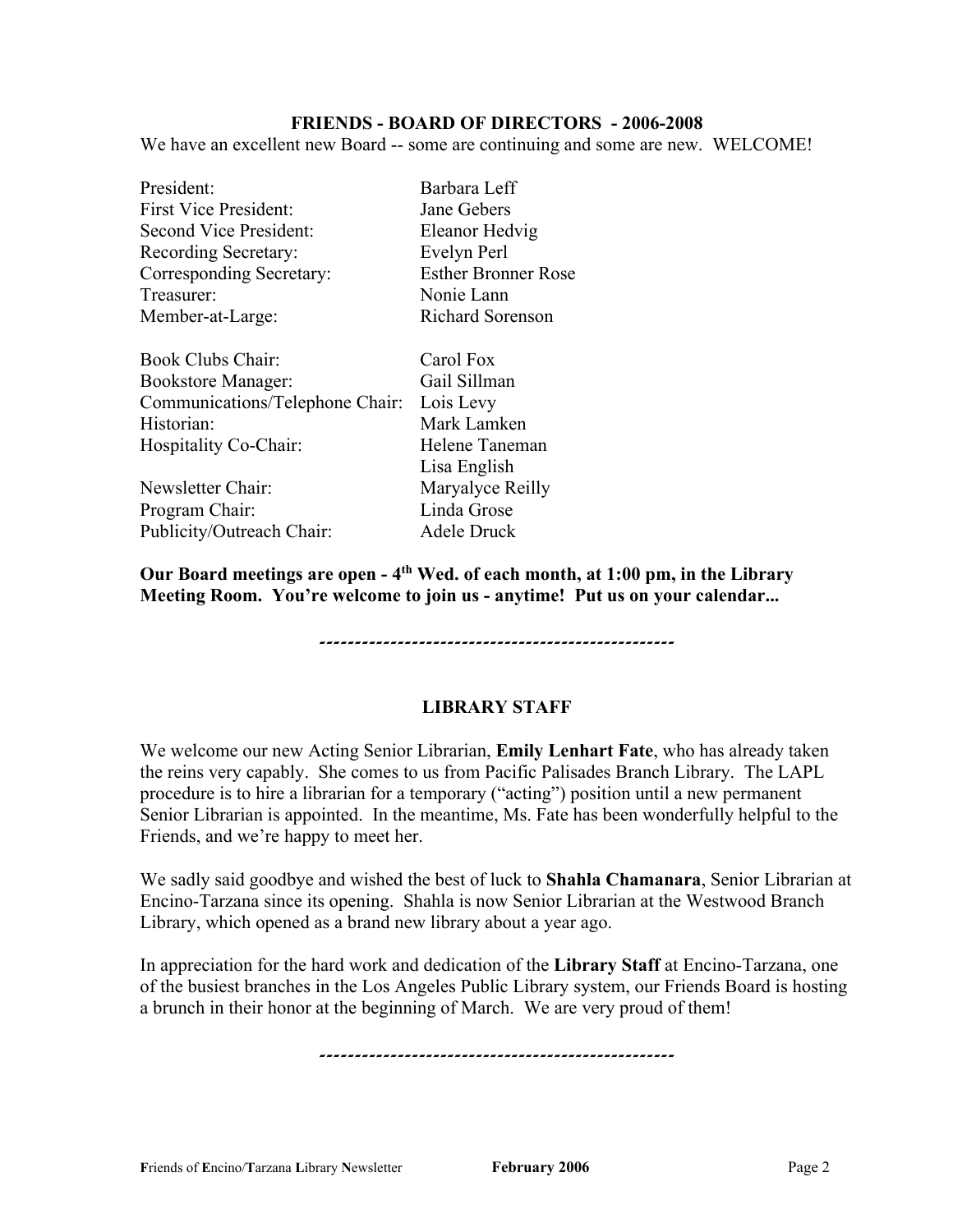#### **BOOK STORE REPORT**

A new and exciting year has begun for the Friends of the Library Book Store. Our goals for this year is to increase sales so we may continue to help the library purchase books, sponsor Children's programs as well as other special programs for our community that our Public Library could not afford to put on otherwise.

For us to achieve our goals we need your help. Please tell your friends about the large variety of books at great prices we have in our Bookstore and our Book Sales…even better, bring your friends with you the next time you come to visit us.

### **MARK YOUR CALENDAR…Our next book sale will be Friday March 10 at 12:30 pm – 4:00 and Saturday, March 11 at 10:00 am – 4:00.**

The good news is that we have had a huge amount of books donated to us. The bad news is we are out of storage space and have to close book donations. Please save your book donations until after the books sale when we will be more than happy to receive them.

We would like to thank SHEILA CLAPKIN for the beautiful collage in our Bookstore, and extend a warm welcome to our new volunteers:

Maryalee Reily Joanne Candiotti Marty Javitz Mary Stefko

Wishing everyone a Healthy and Happy 2006.

**Gail Sillman**, Bookstore Manager (818) 705-1628

**--------------------------------------------------**

#### **(NEW COLUMN) JANE'S BOOKS**

You've read the Classics. Of course you have. Well, you know "Moby Dick" is about a whale --- and didn't Gregory Peck make the movie? Then there's "Tom Jones" and wasn't the young Albert Finney every woman's dreamboat? And how about "The Brothers Karamazov" -- - the Russian book and movie that Marilyn Monroe always wanted to star in (not playing one of the brothers, I presume).

You get the point. You know something about all these books. It's a matter of Cultural Literacy, isn't it? But, have you *actually* read them? Well now's your chance! As I write this article in the Library Book Store I see them all on our Classics Bookshelf section. There's also "Of Human Bondage." I read it when I was young and thought the hero would be an ideal candidate for group therapy with Bob Newhart on his TV show, where he played a psychiatrist.

Many other GREAT books are waiting right here for you now by the likes of Charles Dickens, Dumas, Mark Twain, George Orwell, Tolstoy, Saroyan, Faulkner, Sinclair Lewis, Shakespeare and lots more. Come on by the bookstore and for only 50 cents or a dollar you can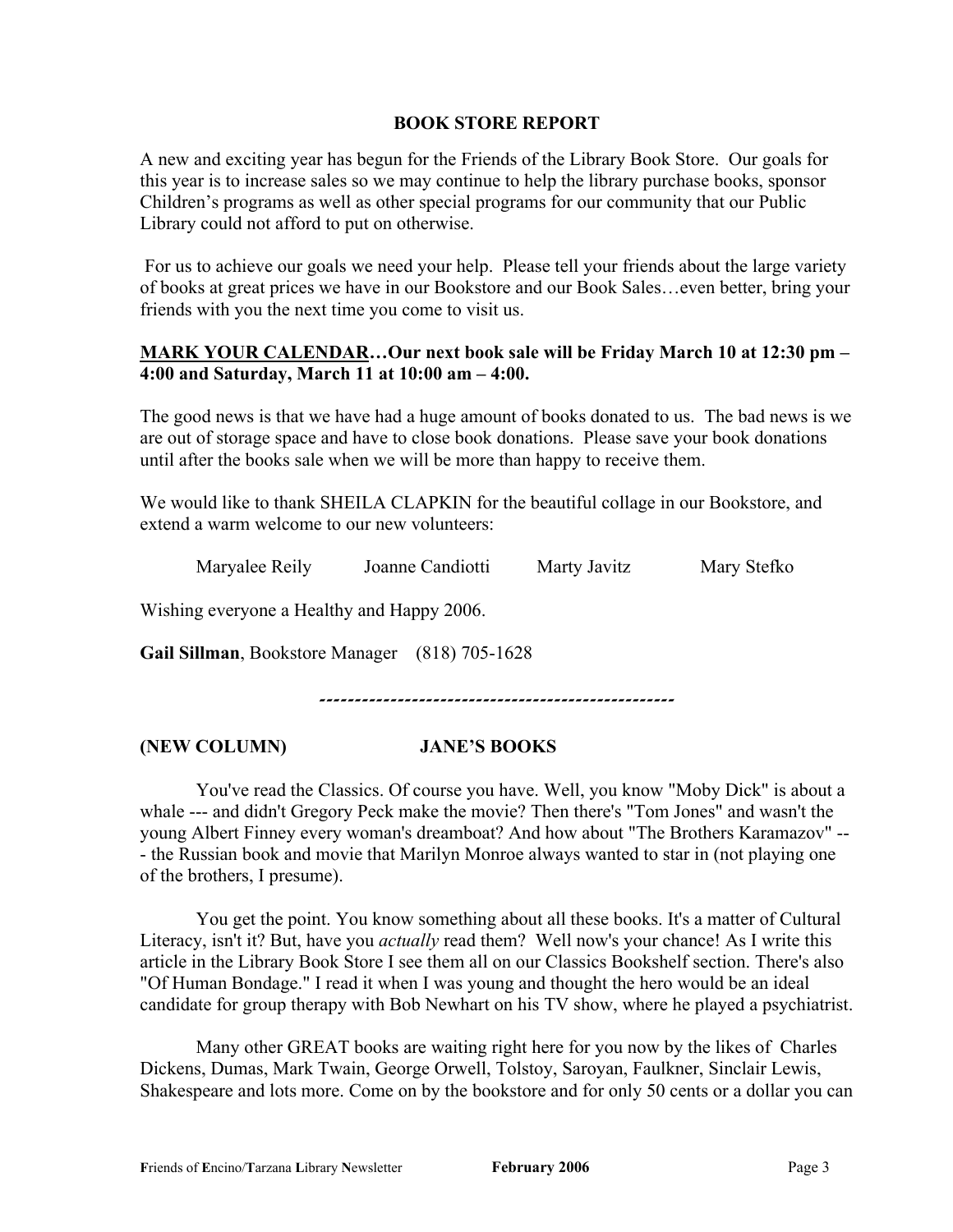up your cultural literacy while spending some delightful hours in imaginative reading adventures! These books are called "classics" because they have stood the test of time --- and are just as entertaining (or more so) than the latest best-selling novel. Try them; you'll like the experience!

Yours for more and better reading! *Jane Gebers*

# **--------------------------------------------------**

## **ANNUAL REPORTS OF FRIENDS OF THE LIBRARY**

In our last Newsletter, you read the annual reports of the President and Bookstore Manager. Here are some more:

### **ENCINO-TARZANA BRANCH FINANCIAL REPORT TO THE FRIENDS OF THE LIBRARY - CALENDAR YEAR 2005**

Following are FOL's contribution to different branch projects - submitted by Shahla Chamanara, Senior Librarian - November 16, 2005 - and received with the Library's deep appreciation:

| Children's DVD collection                    | 2500.00 |
|----------------------------------------------|---------|
| Project Best Seller (rental book) collection | 1000.00 |
| Persian Books                                | 1000.00 |
| Adult programs                               | 100.00  |
| Young Adult programs & refreshments          | 100.00  |
| Children's programs (4)                      | 700.00  |
| Children's arts and crafts program supplies  | 125.00  |
| Holiday decorations                          | 175.00  |
| Bookstore signage and other signage          | 460.00  |

**Total Friends donation to Encino-Tarzana Branch in 2005 \$6,160.00**

### **PROGRAM CHAIR - 2005 REPORT - GISELA SEHNERT**

Friends' arranged programs presented during 2005 included:

June: **Guide Dogs of America** - Sha Newman with two dogs, and a video presentation November: **Yvonne Bornstein**, author of *Eleven Days of Hell*

December: **Los Feliz Woodwind Ensemble**

I visited many local places of interest and reported those with potential as field trips to the Board. Many suggestions had to be tabled for various reasons of locations, accessibility, weather, and hours available. We prepared and distributed to our members a "Survey of Possible Activities;" approximately 30 responded. Many preferred the art and architecture tour of the downtown central Public Library. The Board authorized such a trip during 2006.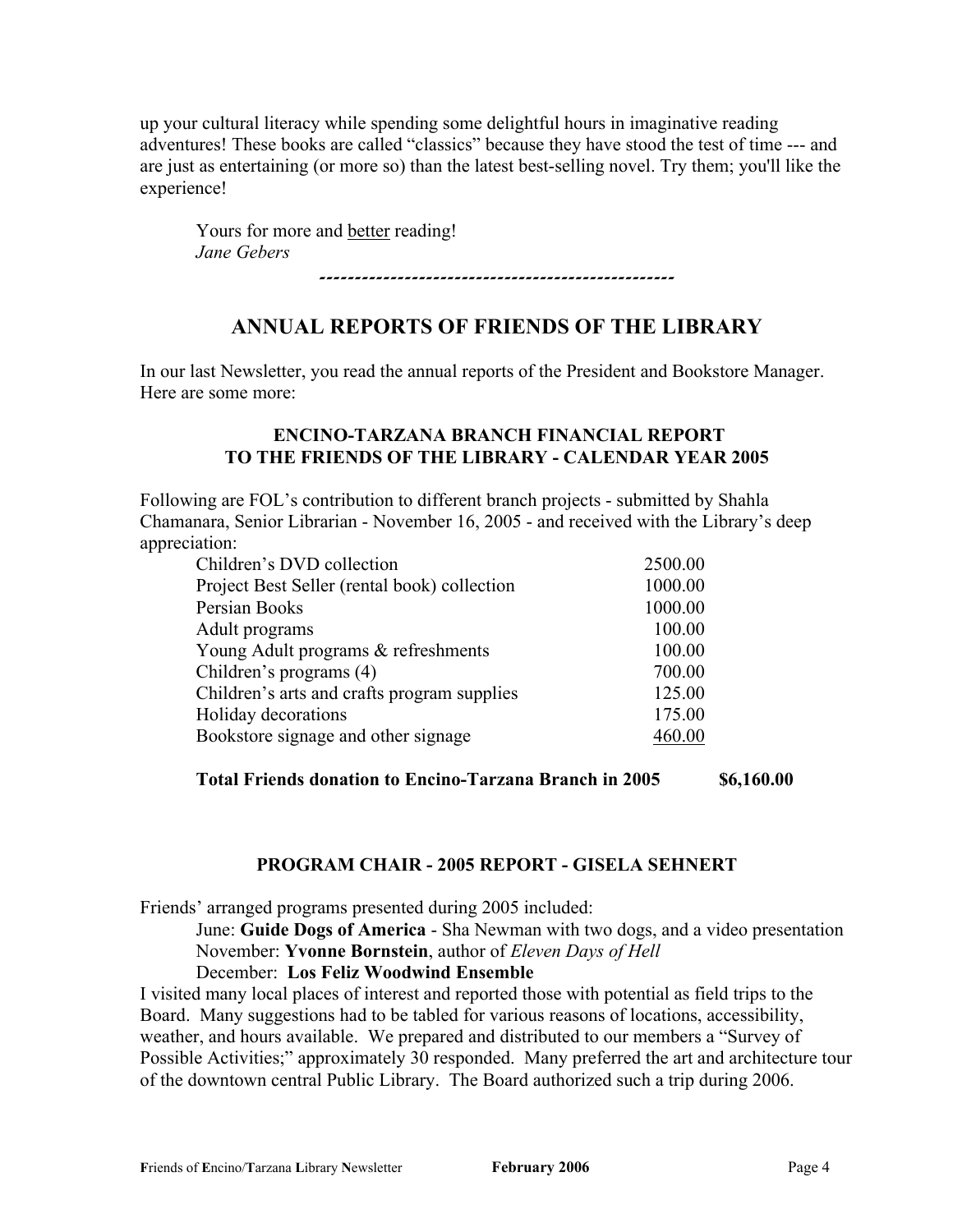#### **HISTORIAN - 2005 REPORT - WILLIAM BENEDON**

This report concludes service as Friends of the Library Historian from August 2004 to December 2005. During that time historical records were collected and arranged in order based upon subject matter. There are currently six boxes of such materials housed in the Library. Index to these materials has been submitted in an earlier report. There are many outstanding treasurer and president materials held by the present incumbents and will probably remain as such during their term of office. Whatever materials received have been interfiled with the older materials.

I want to thank the Board for the opportunity of serving as historian. I also want to compliment the Board members on their fine efforts in support of the Library.

#### **MEMBERSHIP CHAIR - 2005 REPORT - LINDA KLEIGER**

At the end of October 2005 there were 166 members of the Friends of the Encino-Tarzana Branch Library. (Membership received during the rest of 2005 was applied to 2006.) Dues collected for the January through October period totaled \$3,255. During 2005 we implemented the new dues structure approved by the Board of the Friends in 2004.

| Membership Categories  | Number of Members | <b>Total Dues</b> |  |
|------------------------|-------------------|-------------------|--|
| Individual $(\$5.00)$  | 50                | \$250.00          |  |
| Family (\$10.00)       | 38                | 380.00            |  |
| Contributing (\$15.00) | 12                | 180.00            |  |
| Supporting $(\$25.00)$ | 40                | 1000.00           |  |
| Sustaining (\$50.00)   | 12                | 600.00            |  |
| Book Plate (\$100.00)  | 8                 | 800.00            |  |
| Miscellaneous*         | 6                 | 45.00             |  |
| Total                  | 166               | \$3255.00         |  |

These numbers compare to dues collected in 2004 of \$2519 from 195 members. A personalized dues for 2005 letter was sent to all members on January 15, 2005. We sent out a reminder letter in May and included reminder notices with an application form in the newsletters. To get an idea about the reasons for the decline in membership, we conducted a small sample survey in Sept.

During 2005, we designed a new brochure that gives the history of the Friends and explains the purpose and goals of the group. The brochure also contains a membership application. It is on display in the library foyer, on the bookcase near the reference desk, and in the bookstore. We also hand out membership applications at the quarterly used book sales. We experimented with setting up a table near the reference desk displaying membership applications. This did not yield enough of a response to regularize the procedure.

This coming year the board will discuss suggestions for making the Friends organization more visible to the majority of library patrons who do not utilize the bookstore.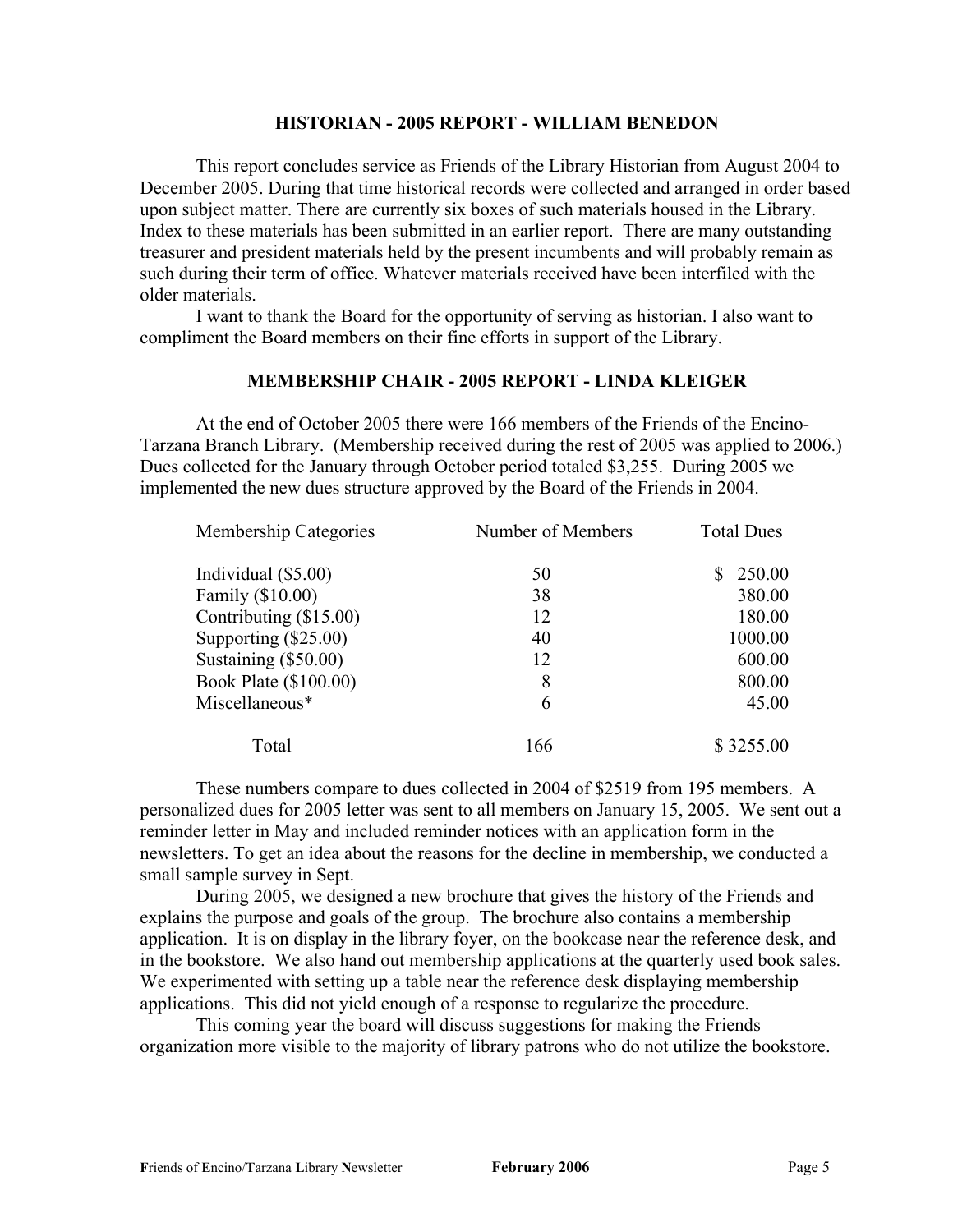#### **PUBLICITY CHAIR - 2005 REPORT - ADELE DRUCK**

The responsibilities of the publicity committee encompass disseminating information of Friends programs and activities to local print and broadcast media, as well as posting information at local merchants when appropriate.

Information on all 2005 Friends programs and Book Sales was sent to community newsletters, to both major newspapers, as well as several free publications; they were published as space allowed. Posters for programs and book sales were placed at local merchants and flyers were placed in the Book Store and at several locations in the library and posted on the Library Bulletin Board. In addition bookmarks with information on the sales were given out in the Book Store.

#### **TREASURER - 2005 - NONIE LANN**

As Treasurer, I counted and collected the money at our Bookstore approximately twice per week and deposited the funds at Commercial Capital Bank; deposited all checks and cash received for membership dues and entered each name and amount in the checkbook ledger; wrote out the checks for all authorized expenses as well as our contributions to the Library; balanced the checkbook against the bank statement each month; and renewed our certificate of deposit when necessary, securing the best available rate of interest.

### **BOOKS OUR BOARD MEMBERS ARE READING AND RECOMMEND**

**--------------------------------------------------**

*Beowulf, A New Verse Translation,* edited by Seamus Heany *A Passage to India* by E. M. Forster *Eleanor & Franklin* by Joseph Lash *700 Sundays* by Billy Crystal *A Million Little Pieces* by James Frey And for those with little reading time, *Condensed Reader's Digests* is a good solution.

**--------------------------------------------------**



#### REMEMBER! THE BOOKSALE!

Frí. MARCH 10TH 12:30 to 4 PM Sat. MARCH 11TH 10:00 to 4 PM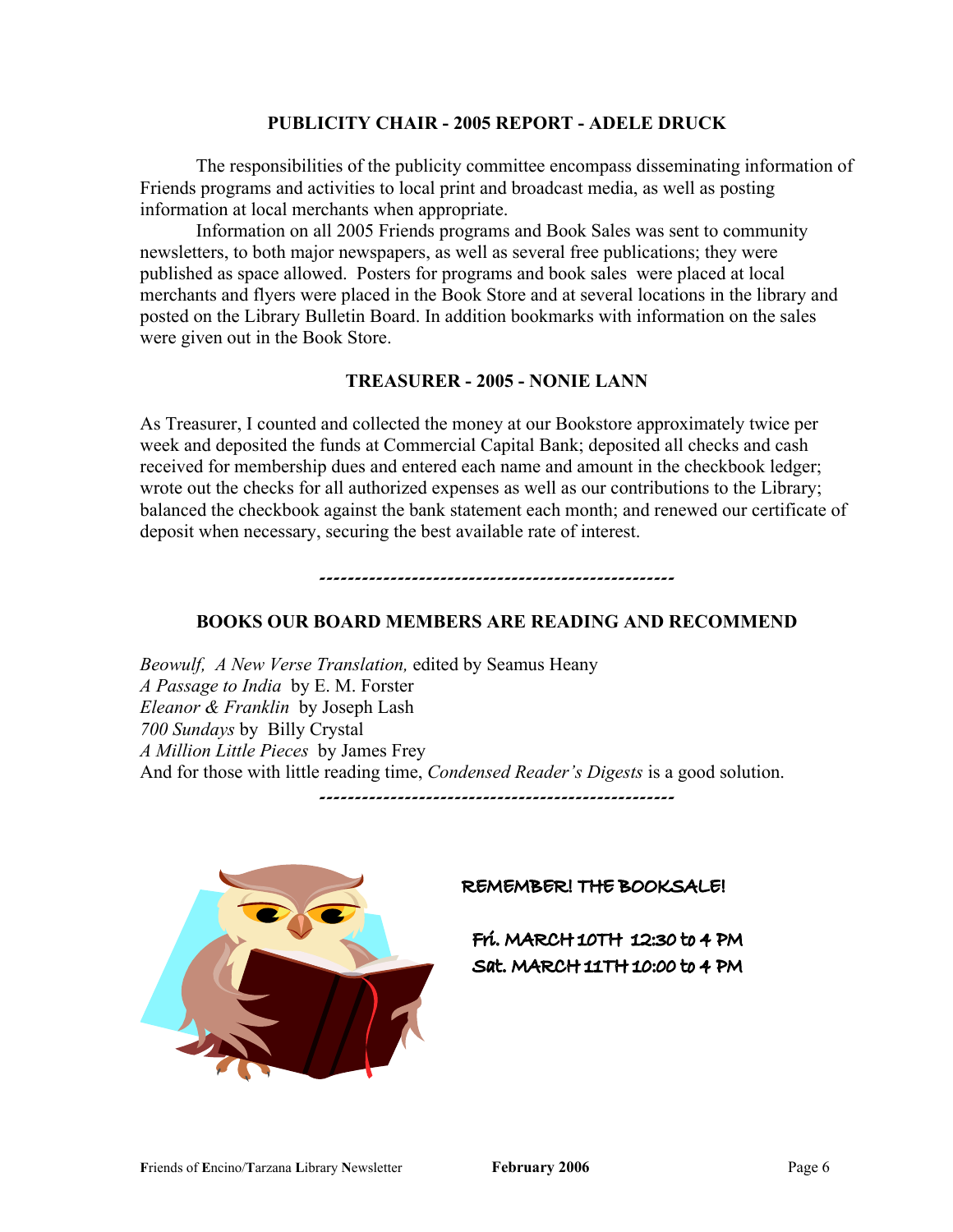### **MARCH CALENDAR @ ENCINO-TARZANA LIBRARY**

**Used Book Sale - Friends Bookstore**  *Daily --- Mondays - Saturdays --- "great prices!"*

Library orientation available for teachers, class and parents. Call Children's Librarian**.**

Internet Orientation Classes (Pre-reg.) *Mondays and Tuesdays – Advanced registration req. [check with librarians]*

Grandparents & Books (GAB) - Grandparents share stories/crafts with kids *Daily -- Mondays through Saturday*

Life Story Writing Class for Adults *Thursdays, March 2nd, 9th, 16th, 23rd, & 30th -- 12:30 pm*

**FUN FOR KIDS – Learn to dance the Middle Eastern way with Mary Ann Cappa.** *Wed. March 15th at 4pm*

**Friends of the Encino/Tarzana Library Branch OPEN Board Meeting.** *Wed. March 22nd – 1pm*

### **FRIENDS OF THE LIBRARY USED BOOK SALE**

**Friday, March 10th - 12:30 to 4 pm And Saturday, March 11th - 10 am to4pm**



### **APRIL CALENDAR @ ENCINO-TARZANA LIBRARY**

**Used Book Sale - Friends Bookstore**  *Daily --- Mondays - Saturdays --- "great prices!"*

Library orientation available for teachers, class and parents. Call Children's Librarian

Internet Orientation Classes (Pre-reg.) *Mondays and Tuesdays – Advanced registration req. [check with librarians]*

Grandparents & Books (GAB) - Grandparents share stories/crafts with kids *Daily -- Mondays through Saturdays*

Life Story Writing Class for Adults *Thursdays, April 6th, 13th, 20th, & 27th -- 12:30 pm*

**FOR TEENS – Henna Tattoos with Russell Chen.** *Wed., April 5th at 4pm*

**FUN FOR KIDS – Russian Puppet Show "Matrioshka".** *Monday, April 10th at 4 pm*

**Friends of the Encino/Tarzana Library Branch OPEN Board Meeting.** *Wed. April 26th – 1pm*

### **Contact us to volunteer and become an active Friend of the Library**.

Barbara Leff Phone: 818.981.6920 - fax 818.981.7027 e-mail [pres-fol-et@socal.rr.com](mailto:pres-fol-et@socal.rr.com)

Gail Sillman, Book Store Manager Phone: 818.705.1628 e-mail [galsils@aol.com](mailto:galsils@aol.com)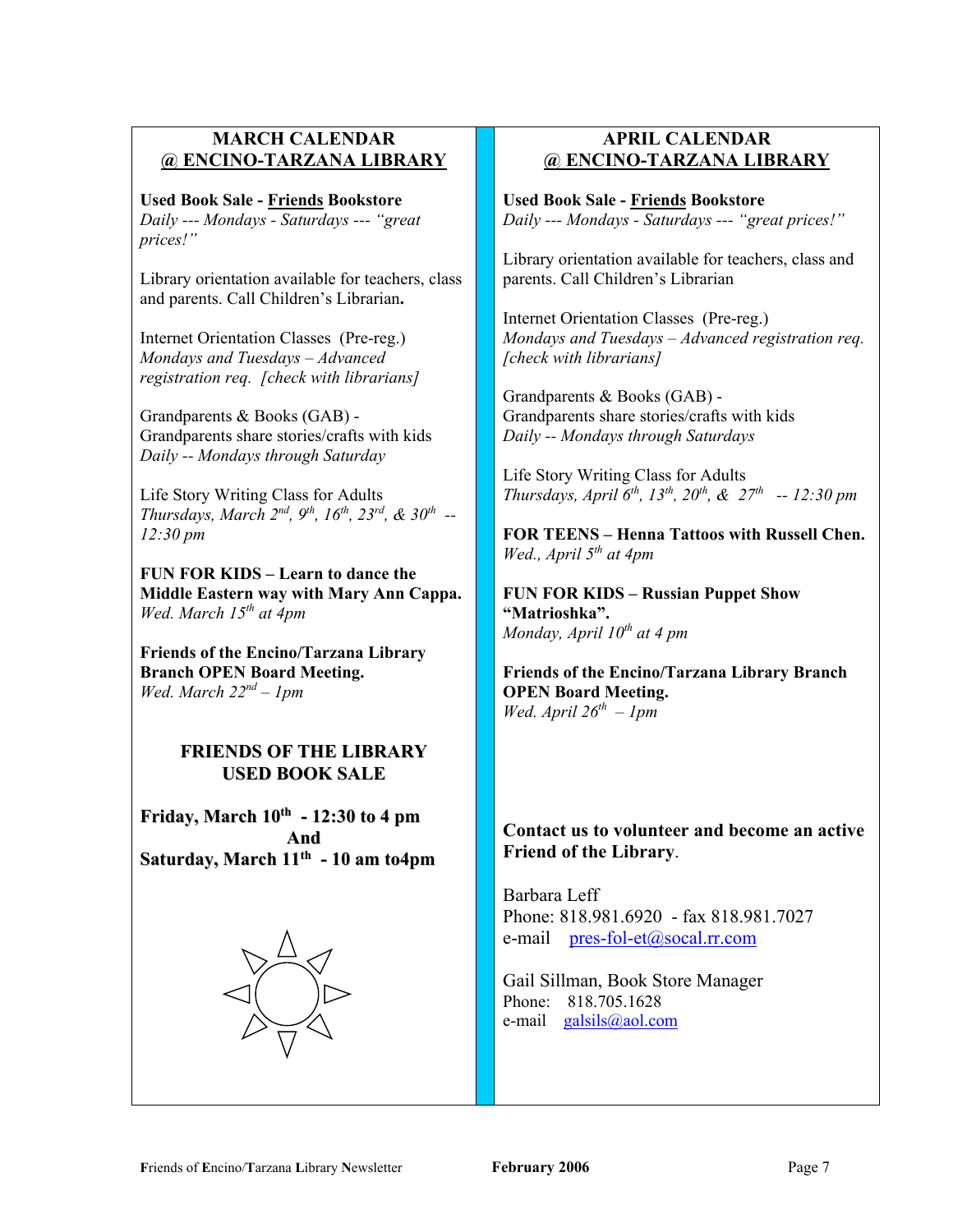**Friends of the Library, Encino/Tarzana Branch 18231 Ventura Blvd. Tarzana, CA 91356**

**Friends of the Library, Encino/Tarzana Branch 18231 Ventura Blvd. Tarzana, CA 91356**